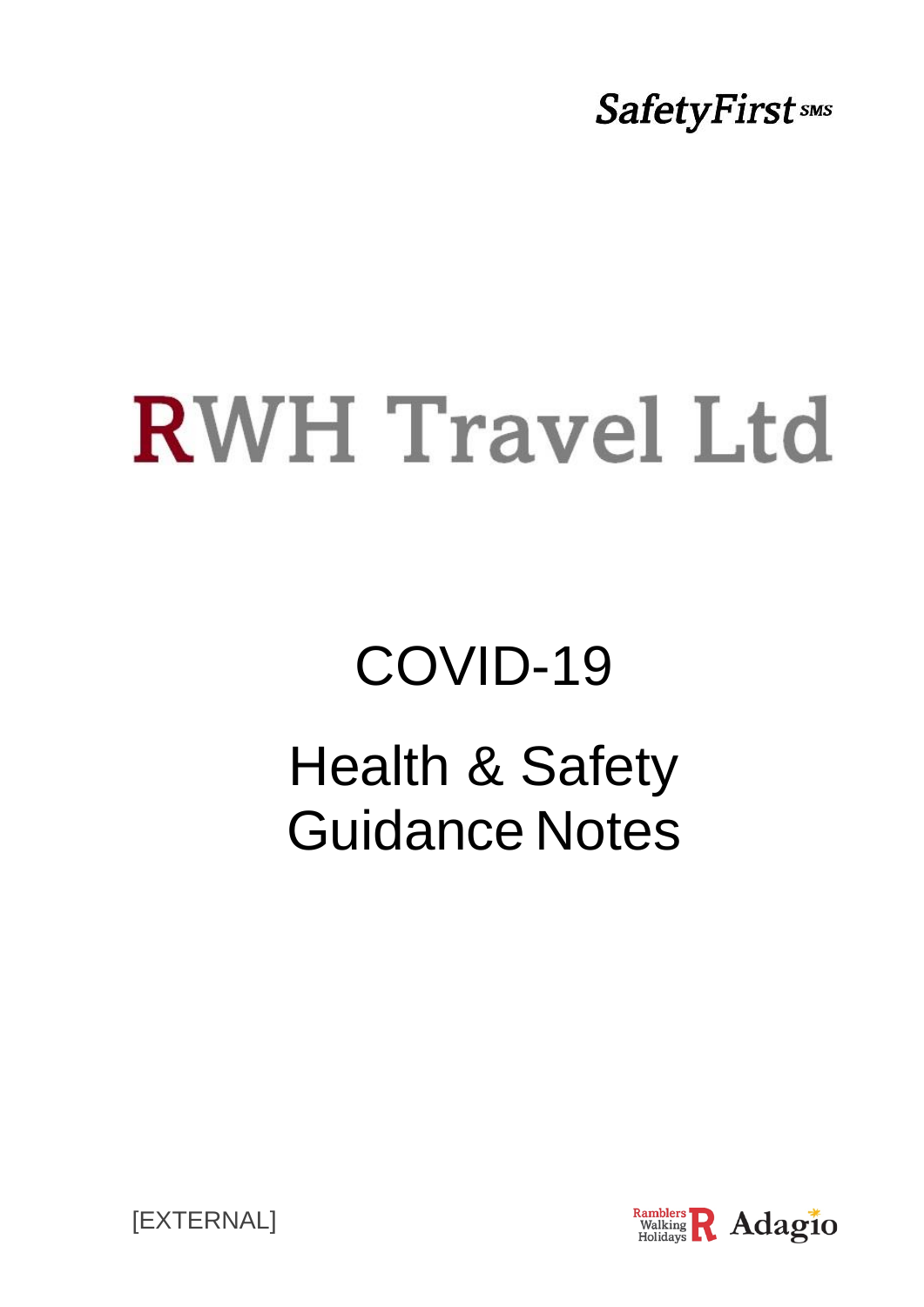### **Contents**

| Introduction                                          | 4              |
|-------------------------------------------------------|----------------|
| Purpose                                               | 4              |
| Covid-19: Additional Health & Safety Objectives       | 5              |
| Covid-19: General Information                         | 6              |
| Covid-19                                              | 6              |
| Transmission                                          | $\,6$          |
| Symptoms                                              | $\,6$          |
| <b>Emergency Warning Signs</b>                        | $\overline{7}$ |
| Risks associated with Covid-19                        | 8              |
| <b>Risk of Transmission</b>                           | 8              |
| <b>Destination Risks</b>                              | 8              |
| Risks of future outbreaks of Covid-19                 | 8              |
| <b>Tour Leader risks</b>                              | 8              |
| Covid-19: Reducing the risk                           | 10             |
| Advice from governments and health authorities        | 10             |
| Hand hygiene                                          | 10             |
| Respiratory hygiene and Cough Etiquette               | 10             |
| Physical distancing                                   | 11             |
| Facemasks and face coverings                          | 11             |
| Gloves                                                | 11             |
| Vaccination                                           | 12             |
| Covid-19: Additional Health & Safety Procedures       | 13             |
| <b>Destinations</b>                                   | 13             |
| Accommodation                                         | 13             |
| Transport                                             | 13             |
| <b>Restaurants and other Food Services</b>            | 14             |
| Covid-19: Health Screening and Tracking               | 15             |
| Pre-departure notification of health screening        | 15             |
| Pre-travel notification of Covid-19 symptoms          | 15             |
| <b>Tour Leaders</b>                                   | 15             |
| <b>On-tour Screening</b>                              | 15             |
| <b>Tracking and Tracing</b>                           | 16             |
| Covid-19: Holiday Itineraries & Local Programmes      | 17             |
| Meeting and greeting                                  | 17             |
| Briefings and the provision of information            | 17             |
| Group Sizes and physical distancing restrictions      | 17             |
| <b>First Aid</b>                                      | 17             |
| <b>Sightseeing and Cultural Activities</b>            | 18             |
| <b>Walking Activities</b>                             | 19             |
| Excursions and Activities provided by Local Operators | 19             |
| <b>Optional Activities</b>                            | 19             |

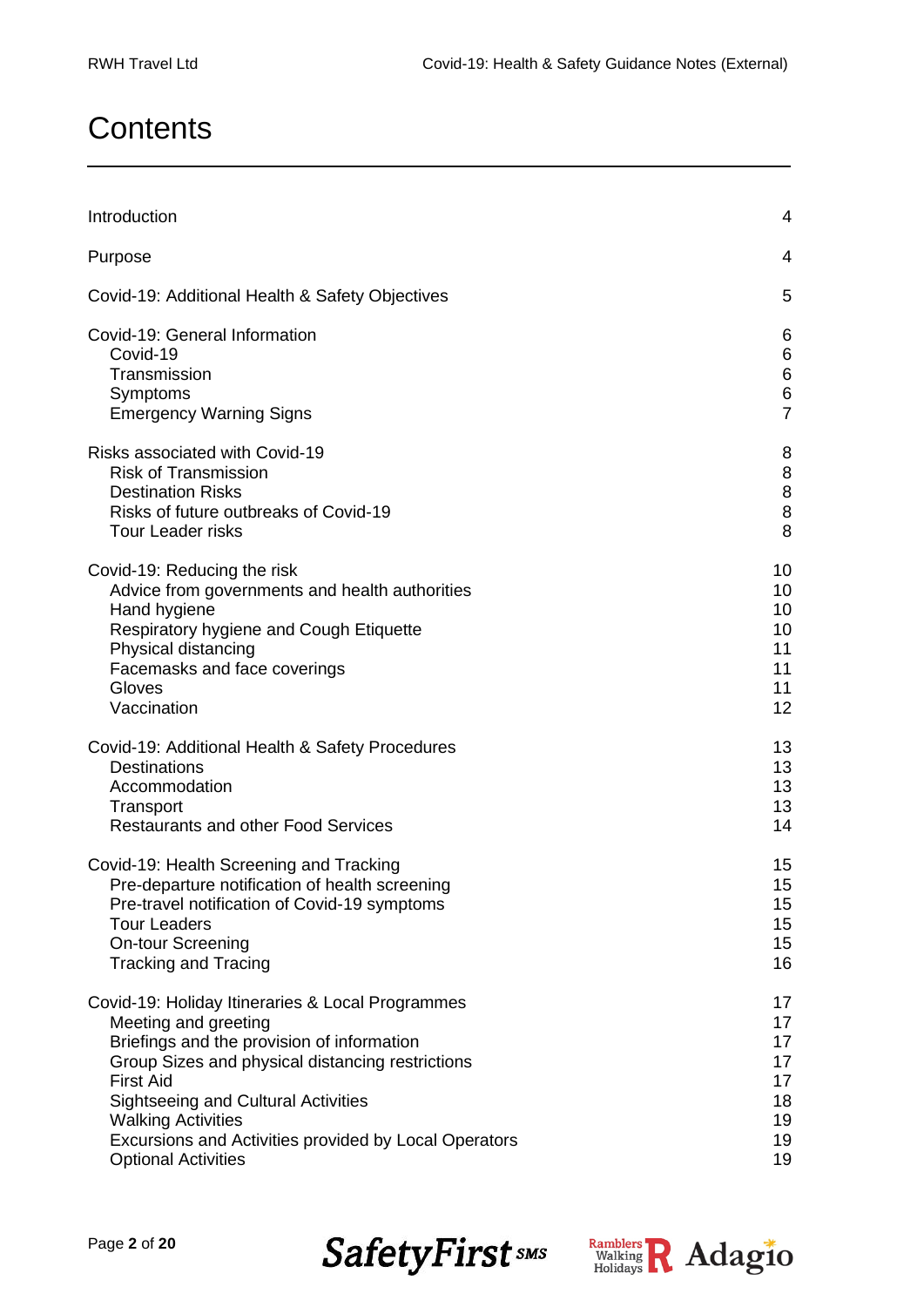| Covid-19: Incident Management | 20 |
|-------------------------------|----|
| Suspected case of Covid-19    | 20 |
| Confirmed case of Covid-19    | 20 |
|                               |    |
|                               |    |

This document last updated: **16 March 2022**

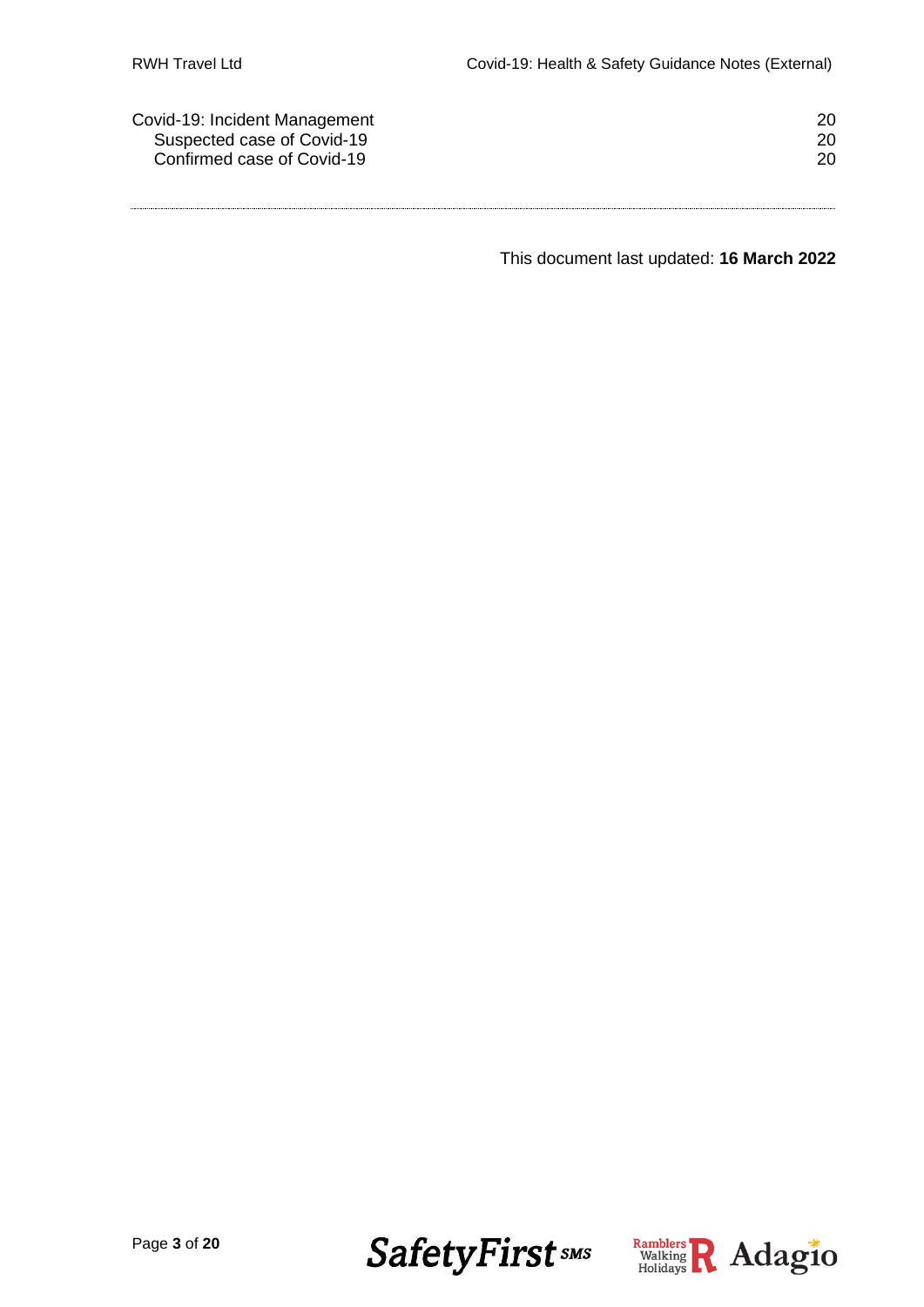### Introduction

The health, safety and security of our customers, staff, tour leaders and providers of holiday services is extremely important to us. We recognise our legal and moral responsibilities in respect of this and that we can never be complacent when it comes to the safety of those travelling with us.

We recognise that, despite the successful introduction of Covid-19 vaccines and a high uptake of vaccination amongst those travelling with us, it is likely that Covid-19 will present a certain but small risk of infection and transmission to travellers for the foreseeable future.

The ongoing Covid-19 pandemic has seen a complete shutdown of travel and hospitality services the like of which has not seen in peacetime. In restarting its tourism activities and returning to destinations at different stages in their responses to the pandemic, this document seeks to identify the key operational risks and outline the company's strategy to minimise those risks to an acceptable level for its customers, tour leaders and staff. As the world moves slowly and inconsistently towards a 'living with Covid' era, it is likely that some restrictions, inconveniences, and disruption to travel arrangements are likely to continue for the foreseeable future.

Bringing people together to participate in mass transport systems, stay in hotels in novel destinations, enjoy local dining opportunities, visit cultural highlights, and experience destinations with differing cultures has always presented a range of risk to be managed. Covid-19, together with the changing and uncoordinated response of governments and health authorities in the UK and holiday destinations has presented the company, together with the world's travel and hospitality industries, with its most recent and novel challenge.

It is the company's view that tourism activity carried out in a considered, safe, and sustainable manner presents an overwhelming benefit to both the traveller and those who live in the destinations visited and that its holiday operations should be resumed as soon as reasonably possible.

These Covid-19 Health & Safety Guidance Notes form a part of the company's **S***afetyFirst* Safety Management System and will be reviewed as appropriate as the worldwide understanding and response to the Covid-19 develops.

### Purpose

This document is intended to identify the key health and safety risks relating to ongoing Covid-19 considerations in the company's holiday operations.

Despite the lifting of legal restrictions relating to travel and social distancing in the UK and many of the company's destinations, there continues to be an obligation on businesses to consider and respond to Covid-19 risks and a certain, limited but varying risk in operating and participating in holiday travel.

These Guidance Notes aim to provide appropriate and reasonable guidelines to RWH Travel Operations Staff, its Tour Leaders and suppliers of holiday services when managing all aspects of its tour operations in the destinations visited.



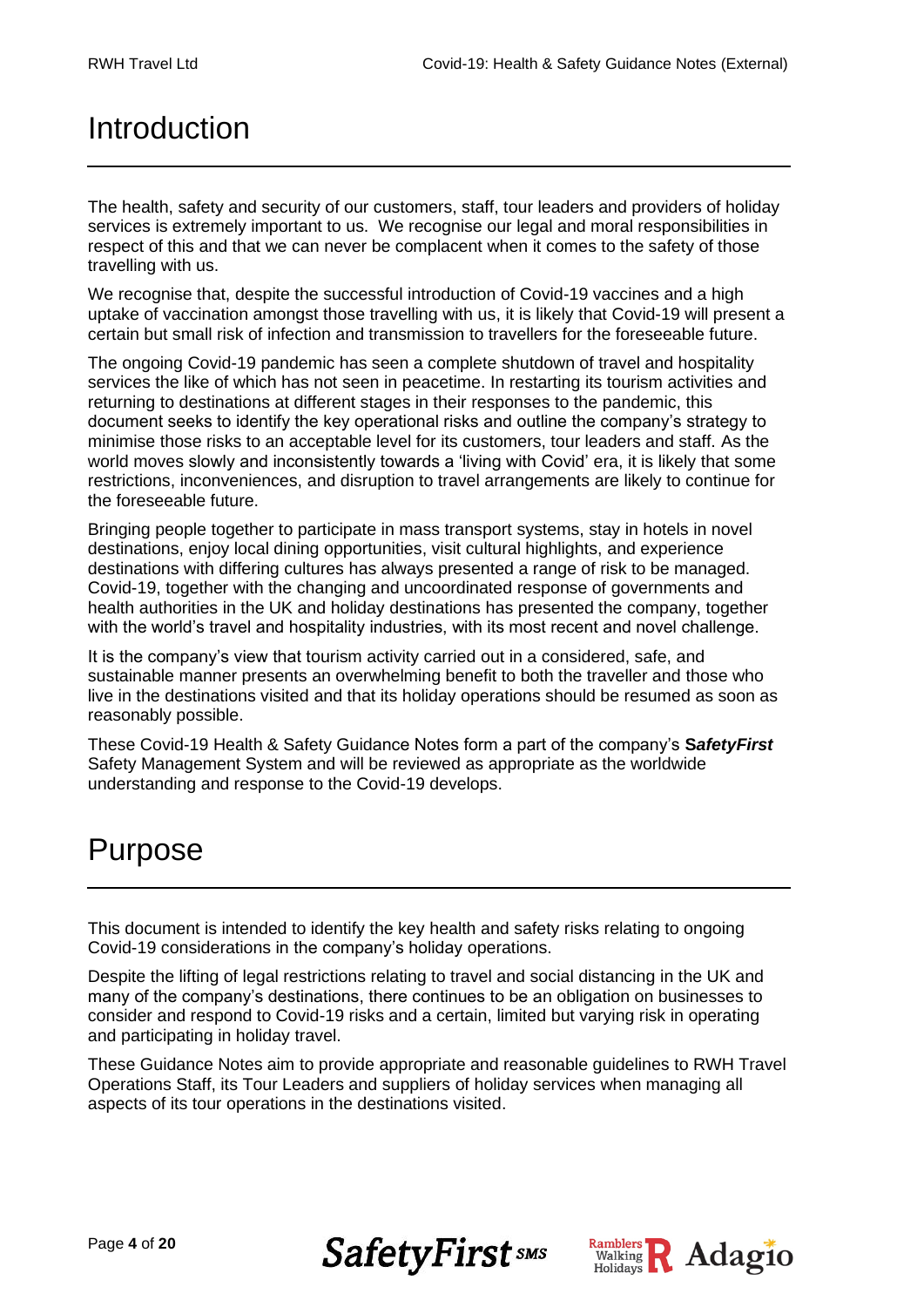### Covid-19: Additional Health & Safety Objectives

In operating our holiday programmes, the health, safety and security of our customers, staff, tour leaders and providers of holiday services remains our highest priority.

In order to protect our customers, staff, and service we aim to:

- Demonstrate an awareness of the current hazards and government advice to the ongoing Covid-19 pandemic
- Clarify the company's response to an actual or suspected Covid-19 infection within the group
- Minimise the risk of any Covid-19 transmission, so far as is reasonable and proportionate, to customers, tour leaders and others involved in our holiday arrangements
- Follow UK and local regulations to prevent the further spread of Covid-19 in the event that an individual coming into contact with the group displays the symptoms of the infection
- Reassure other group members who are not displaying symptoms that appropriate actions are being taken to assist the individual affected and protect others.

To achieve these additional objectives, we aim to:

- Review all aspects of the holiday arrangements in good time to allow us to assess:
	- > whether any modifications to the arrangements are necessary in order for the holiday to safely go ahead
	- > whether we will be unable to operate the holiday even with additional safety precautions in place to reduce the risk of Covid-19 transmission.
- Engage with our accommodation, transport, and other holiday service providers to check that reasonable and proportionate public health measures are in place to reduce the likelihood of infection
- Ensure that all staff and suppliers are aware of Covid-19 symptoms and understand and accept the government regulations in place locally to minimise and control the risk of Covid-19 infection
- Keep updated with UK and local government health advice and travel industry governing bodies as improved guidance becomes available
- Ensure effective communication with our tour leaders, local holiday service suppliers and customers so that both the risks and the reasonable and proportionate protocols to control the spread of Covid-19 are understood and accepted.

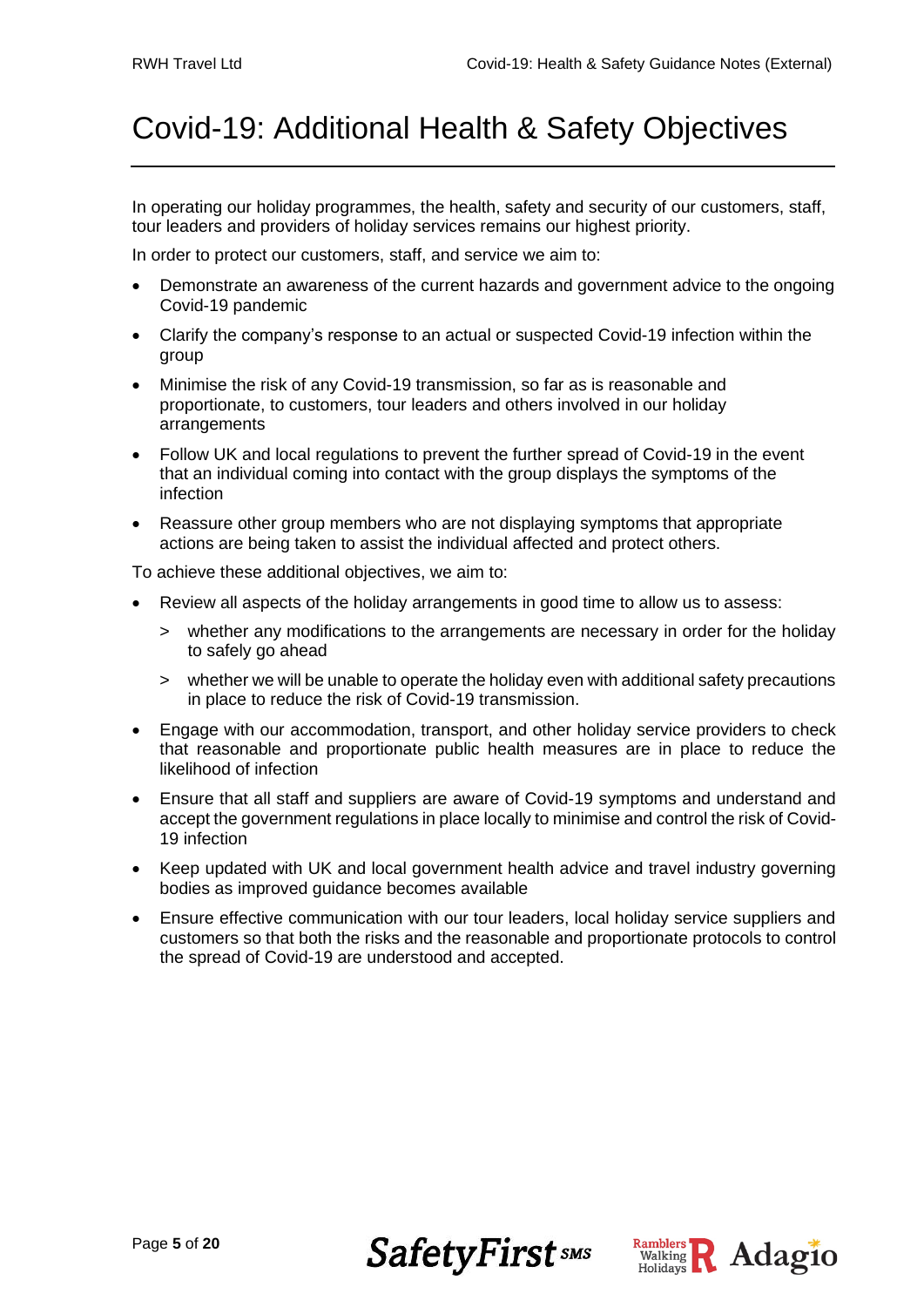### Covid-19: General Information

### **COVID-19**

Covid-19 is an infectious respiratory disease, caused by the SARS-CoV-2 coronavirus.

Coronaviruses cause a range of illnesses which include minor complaints such as the common cold to the more serious and life-threatening diseases such as SARS and MERS.

This virus was first identified in December 2019 in the Wuhan region of China and within a matter of months had been identified as a global pandemic.

Regulation and guidance from governments, public health authorities and industry governing bodies on infection prevention and management is subject to change without warning and may vary between destinations.

Despite, since December 2020, the effective and widespread introduction of vaccines to protect against the severity and transmission of the disease, Covid-19 continues to pose a significant risk to some individuals in the general population.

### **Transmission**

The virus is transmitted from person to person, mainly through the respiratory tract, through contaminated droplets in the air (called aerosols) as a result of infected individuals sneezing, coughing, or simply exhaling.

The risk of transmission of Covid-19 increases with the time spent in close contact with an infected individual. High risk exposure includes such circumstances as:

- Having had close physical contact with an infected individual (such as shaking hands)
- Having had direct contact with infectious secretions from an infected individual (such as being coughed on or touching used paper tissues with a bare hand)
- Having had face to face contact with an infected individual within 2 metres and for more than 15 minutes
- Being in a room with an infected individual for more than 15 minutes and at a distance of more than 2 metres
- Sitting in an aircraft cabin within two seats in any direction of an infected individual.

The virus can also be transmitted through contact with contaminated surfaces through an individual touching a surface where the virus is present and then going on to touch their face, in particular, the mouth, nose and eyes.

### **Symptoms**

The main symptoms of Covid-19 include:

- A high temperature (fever) Where the chest or back feels hot to touch. Chills may be experienced.
- A continuous cough Coughing a lot for more than an hour, or 3 or more coughing episodes in 24 hours
- A loss of, or change to, your sense of taste or smell You notice you can't taste or smell anything, or things taste or smell different to normal.



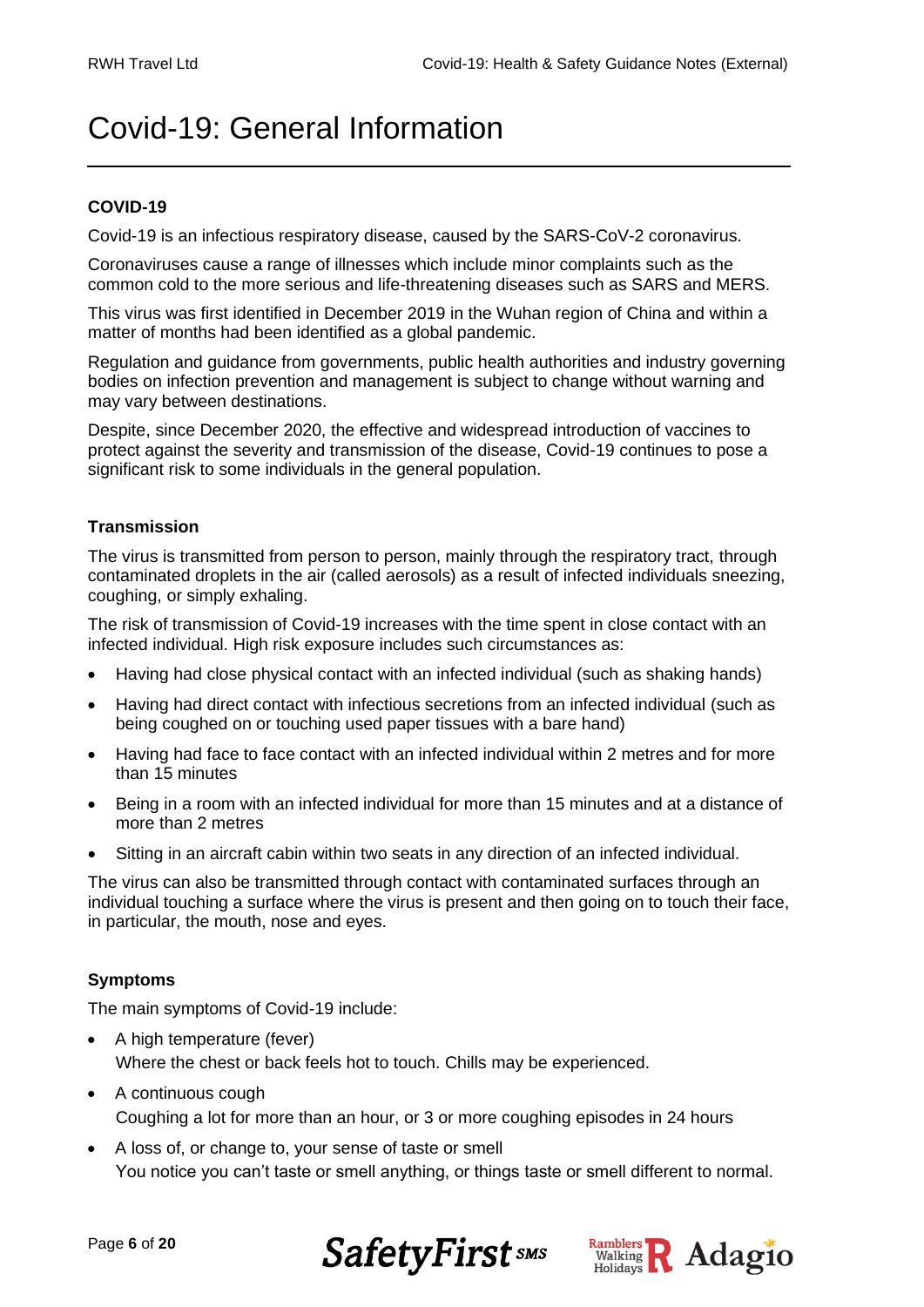Symptoms may appear 2 -24 days after exposure to the virus.

In some individuals Covid-19 can cause respiratory infections which can range from mild to serious, and in some cases, be fatal. In general, the virus can cause more serious symptoms in people with weakened immune systems, older people, and those with long-term underlying health conditions such as diabetes, cancer or chronic lung disease.

It is possible to catch Covid-19 and develop no illness or symptoms. As a result, people may appear perfectly well but be carriers of the virus.

#### **Emergency warning signs**

Emergency warning signs for Covid-19, which indicate the need for immediate medical attention, include:

- Trouble breathing
- Persistent pain or pressure in the chest
- New confusion
- Inability to wake or stay awake
- Bluish lips or face



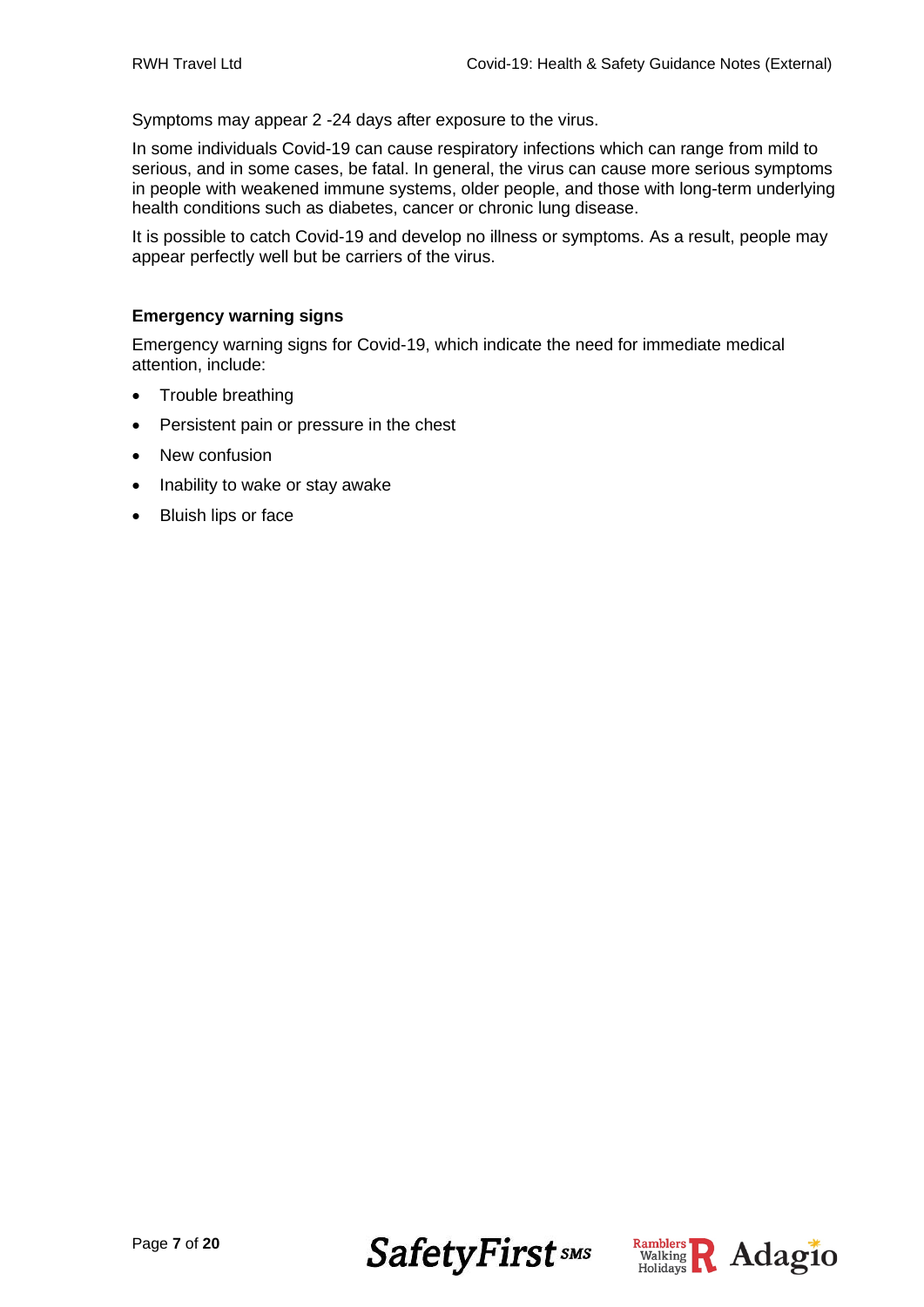### Risks associated with Covid-19

### **Risks of transmission**

Holiday operations, by their nature, involve bringing together groups of individuals into a shared environment and will, as a result, present some risk of transmission of Covid-19 and the consequent risks to health, particularly amongst any unvaccinated group members and individuals in the area of the holiday with whom the group comes into contact.

These risks of transmission apply to customers, tour leaders, and staff of the local holiday service providers such as hotels, transport operators, local guides, instructors or supervisors of local activities and other unconnected individuals in the immediate vicinity of our holiday groups or using the same facilities or equipment.

Risks of transmission and to the health of individuals will vary between destinations where, subject to social distancing and hygiene guidelines together with the local availability and uptake of Covid-19 vaccines, the impact of the virus is contained to a greater or lesser degree. In destinations where the vaccination availability and uptake is high, the virus is well contained and transmission rates are low, however, some residual risk will remain.

### **Destination risks**

Any resumption of the company's tourism activities may also put a strain on local healthcare services in the holiday destinations.

In some destinations, local health services may have limited resources in terms of facilities, staff, vaccines, and other medical supplies including Covid-19 vaccines to respond to infections brought in by holidaymakers and increased transmission due to tourist activity.

Local standards and provision for medical assistance may be different to that expected by the holidaymaker in their home country.

Some itineraries may operate in remote areas where the ability to access medical assistance, isolate individuals who may be experiencing symptoms of Covid-19 or to assist or repatriate potentially infected individuals may be limited.

### **Risks of future local outbreaks of Covid-19**

In the event that local outbreaks of Covid-19 happen in destinations during the course of a holiday, further disruption to operations may occur resulting in the need to curtail the holiday arrangements, repatriate customers and make an appropriate price reduction.

### **Tour Leader risks**

In the event of a group member becoming injured, ill or in distress during the holiday arrangements, the tour leader may need to provide first aid assistance. In doing so, it may be necessary to reduce the physical distance between the casualty and the tour leader and to share a breathing zone.

### **Risks to holiday service providers**

The company has a strong and well-developed network of accommodation, transport, and other holiday service providers throughout the world. Vigilance and monitoring will continue to be necessary to ensure that service providers continue to be able to provide the necessary



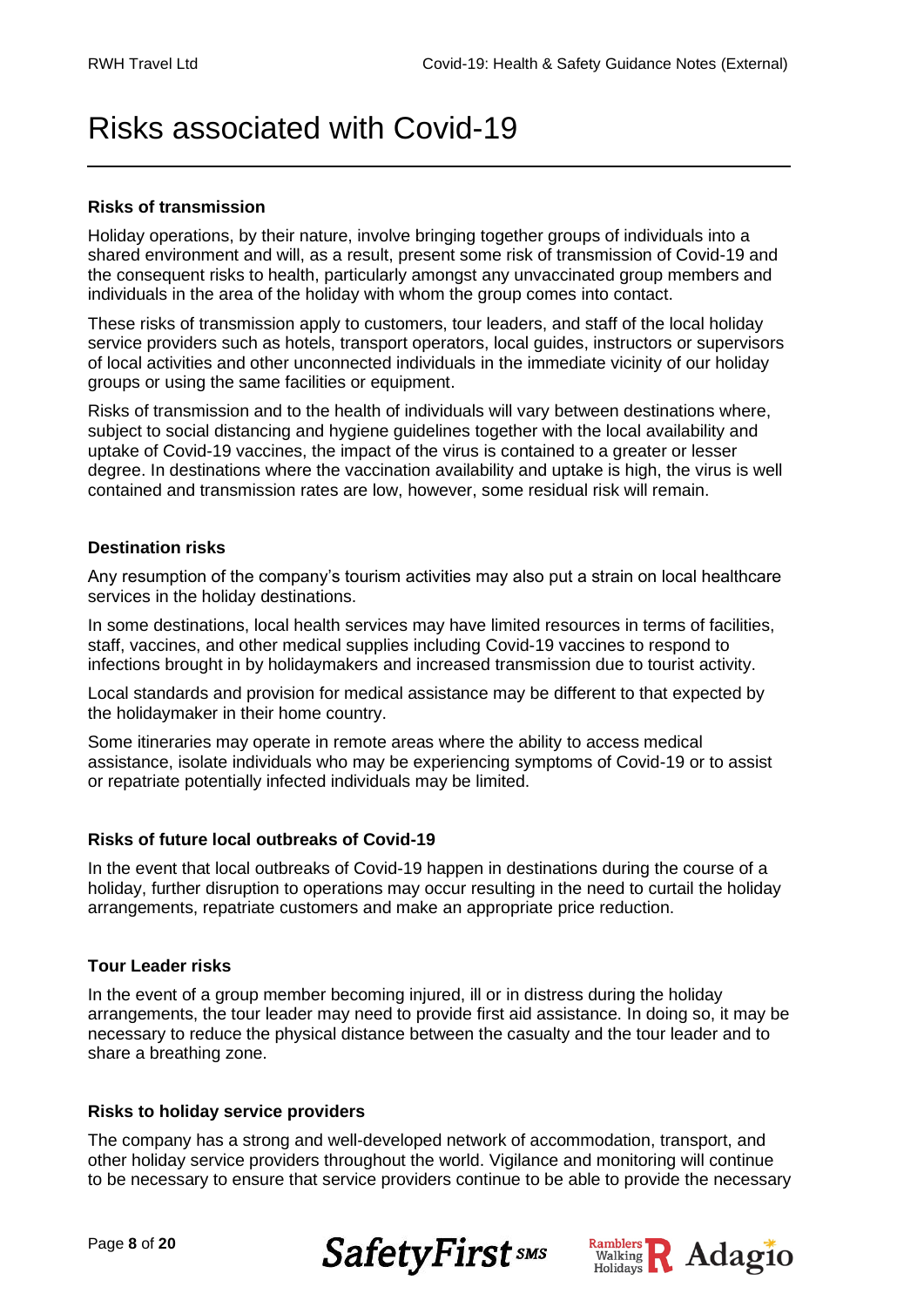services and are able to do so whilst maintaining reasonable and proportionate safety standards.



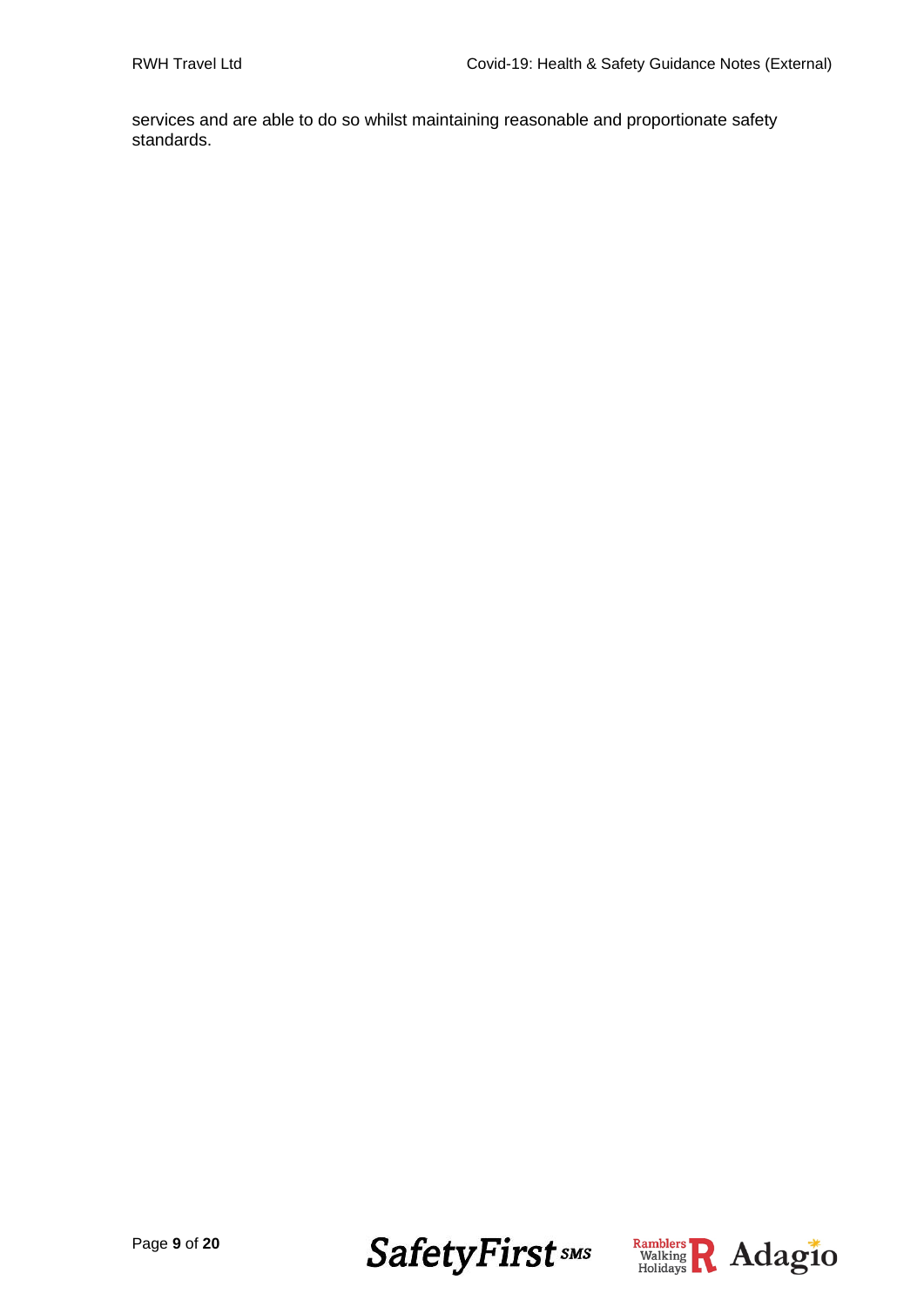### Covid-19: Reducing the risk

Despite the success and high uptake of Covid-19 vaccines and increasingly effective treatments for Covid-19, a range or precautionary measures can significantly reduce the risk of exposure and infection.

Guidelines for reducing the risk of infection and transmission of Covid-19 will be provided to customers at all stages of the holiday arrangement, including pre-booking, pre-travel and during the course of the holiday itself.

### **Advice from governments and health authorities**

Travellers should follow local public health regulations in their destinations and keep up to date with the latest UK government travel and health advice from the Foreign, Commonwealth & Development Office (FCDO) and the UK Health Security Agency (UKHSA).

At all stages of our holiday operations, we seek to comply with the local public health regulations in our destinations.

Accommodation, transport, and other holiday service suppliers will have carried out their own risk assessments and developed their own protocols based on the government and public health advice in their destinations.

### **Hand Hygiene**

Effective and frequent handwashing is one of the most important measures to prevent the spread of Covid-19 and other viruses. Hands should be washed with soap and water for at least 20 seconds. If soap is not available hands should be thoroughly cleaned with an alcohol based hand sanitiser.

Tour leaders and group participants should also bring their own supply of hand sanitiser for times when it is not available.

Tour leaders will be required to practice standards of hand hygiene which are as high as reasonably possible for the nature of the holiday and will highlight the importance of doing so to group participants.

#### **Respiratory Hygiene and Cough Etiquette**

Practicing good respiratory hygiene reduces the risk of infection by reducing the number of droplets from the mouth or nose entering the air when exhaling, coughing, or sneezing.

The mouth and nose should be covered with a single-use paper tissue when coughing or sneezing. The paper tissue should be hygienically disposed of as soon as possible. If paper tissues are not available, coughing into the elbow will reduce the number of droplets in the surrounding air.

After coming into contact with respiratory fluids, hands should be washed or sanitised.

Tour leaders will be required to practice high standards of respiratory hygiene and will highlight the importance of doing so to group participants.





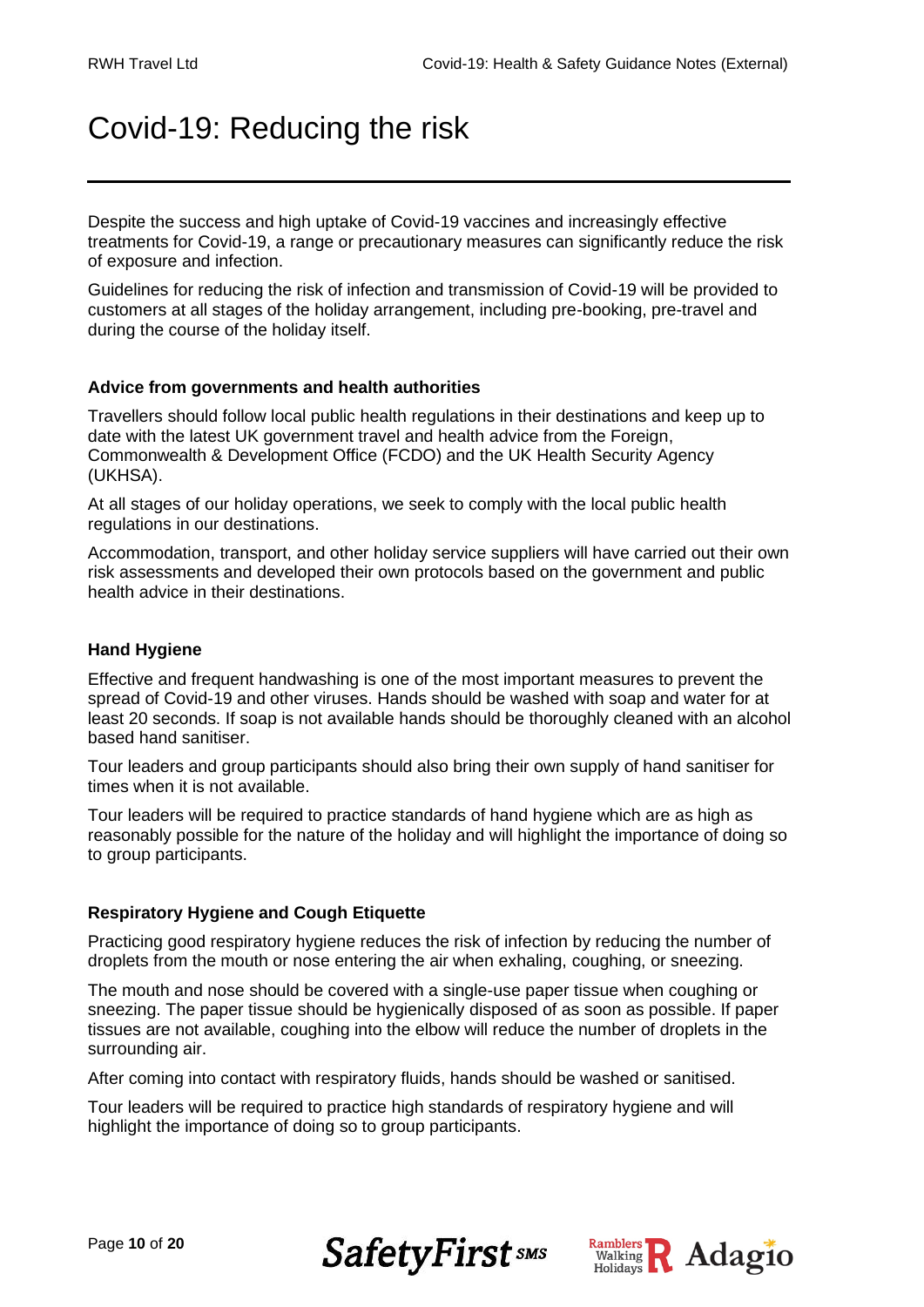### **Physical distancing**

Physical distancing reduces the likelihood of coming into physical contact with an infected individual or coming into contact with enough virus infected droplets in the air to develop Covid-19.

Tour leaders will have the authority to make a dynamic risk assessment as to discontinue any activity in the event that effective physical distancing is impossible and where alternative safety measures such as the use of face coverings or ventilation are inadequate.

Local regulations and public health advice on physical distancing should be followed.

Physical distancing regulations and their enforcement are likely to vary from destination to destination and throughout the various aspects of the holiday arrangement, such as accommodation, transport, food service and local activity programmes.

Some destinations have abandoned the physical distancing rules and guidelines put in place during the height of the pandemic in their country.

### **Facemasks and face coverings**

Face coverings may be recommended or compulsory in some destinations, public places, or buildings or when providing food services.

Face coverings may also be recommended or compulsory on board aircraft, trains, and coaches or when using other forms of public transport, particularly where physical distancing is not possible. Airlines and other holiday service providers may have specific requirements as to the type of face mask or face covering which is required.

Customers and tour leaders must comply with any local regulations that require the use of facemasks or face coverings in public, on transport or in designated locations.

Tour leaders should also co-operate with guidelines issued by holiday service providers and encourage customers to also do so.

Face coverings should cover the nose, mouth, and chin, not be used for more than 4 hours, and reusable face coverings washed regularly.

We recommend that facemasks or face coverings be worn if you are displaying the symptoms of Covid-19 or if taking care of, or are in close contact with, someone with suspected or confirmed Covid-19.

First aid kits carried by Tour leaders will include a limited supply of facemasks.

Surgical standard facemasks are not generally required outside healthcare settings although airlines may have minimum standards for facemasks as a condition of carriage.

### **Gloves**

Single-use (disposable) gloves are generally only recommended in healthcare settings and when caring for someone who is ill with Covid-19. However, customers and tour leaders must comply with any local regulations or requirements that require the use of gloves in public, on transport or in designated locations.

First aid kits carried by Tour leaders will include a limited supply of single-use gloves.

Gloves must be worn if taking care of someone with suspected or confirmed Covid-19.



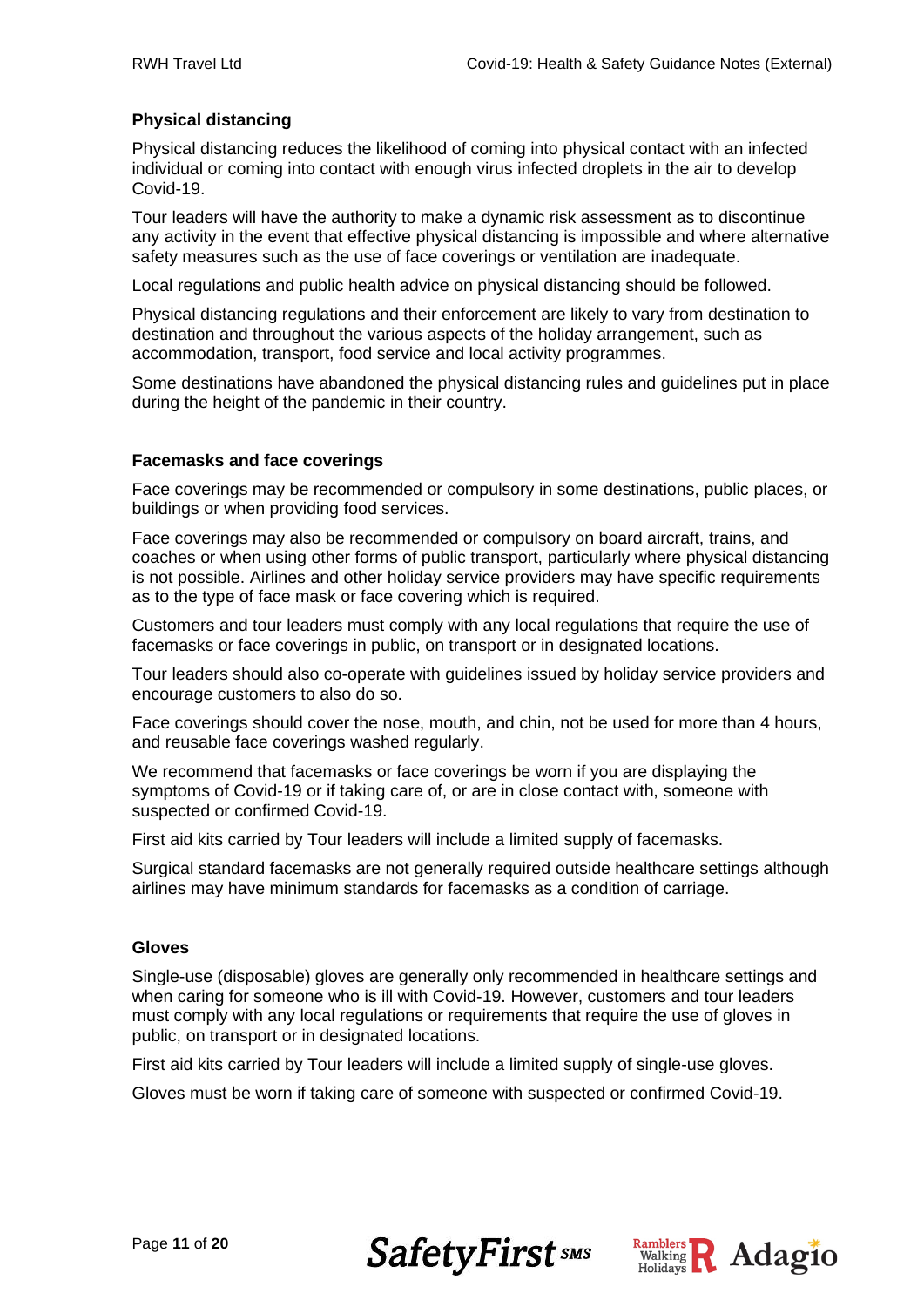### **Vaccination**

The introduction of Covid-19 vaccinations has had a significant impact on reducing the risk of severe illness and also provided some reduction in the transmission of Covid-19.

Although the company does not require customers or tour leaders to be vaccinated as a condition of booking, many destinations require evidence of a traveller being fully vaccinated, and/or evidence of a recent negative PCR test as a condition of entry.

It is a condition of booking that travellers ensure that they have, and are able to present, any vaccination certificates and evidence of compliance with necessary public health requirements required for their holiday arrangements.



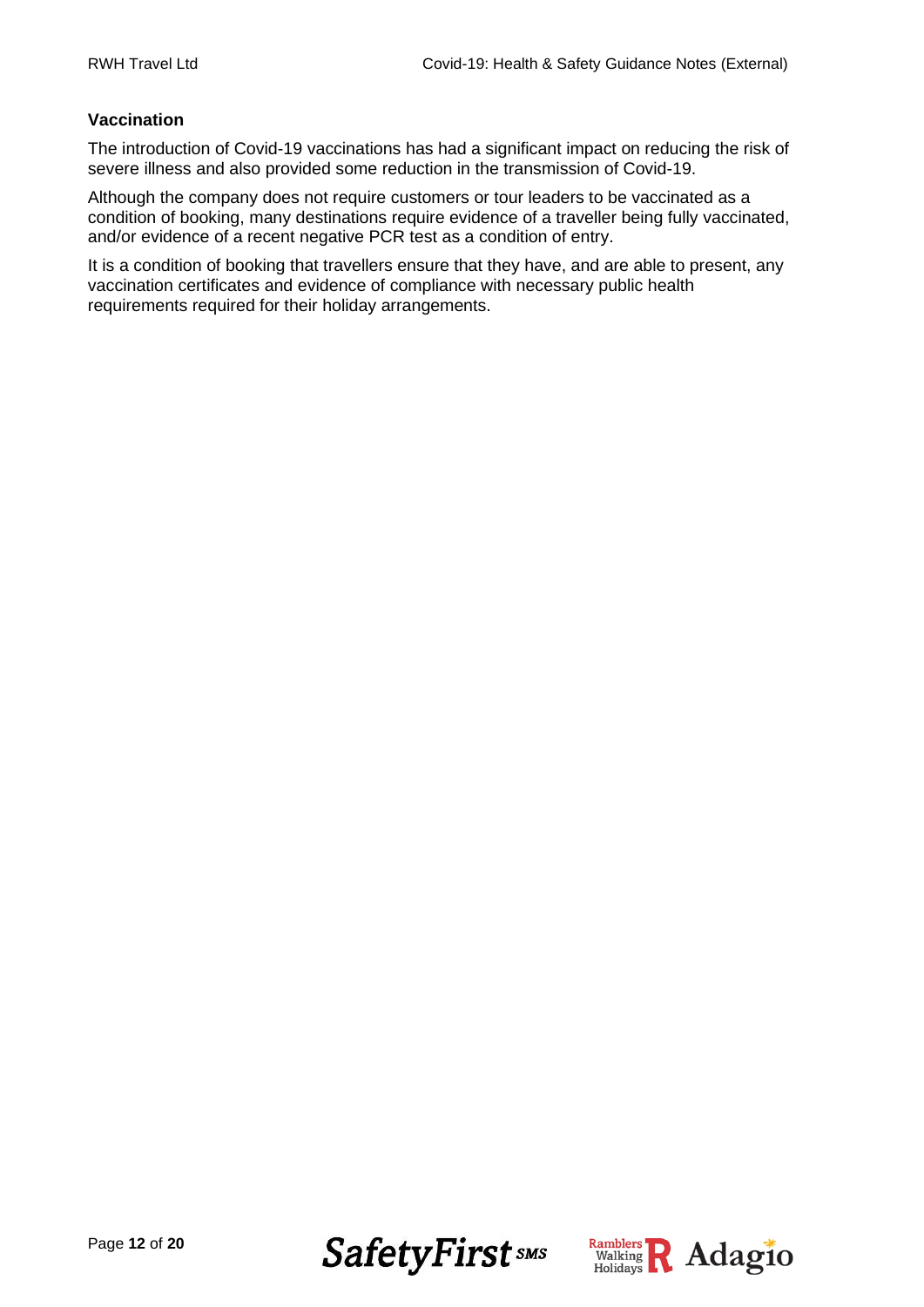### Covid-19: Additional Health & Safety Procedures

### **Destinations**

UK Foreign, Commonwealth & Development Office (FCDO) travel advice and local advice from destination tourism authorities will be monitored on an ongoing basis for any changes in measures relating to Covid-19.

In good time before the departure of any holiday, we will monitor the guidelines relating to our holiday arrangements and assess whether we can reasonably operate in the destination.

It should be noted that the FCDO Travel Advice relates to significant risks to British travellers considering visiting a destination rather than returning to the UK.

Travellers not resident in the UK should monitor their own government's foreign travel advice.

### **Accommodation**

In good time before the departure of any holiday accommodation providers will be required to confirm that safety and hygiene procedures are in place by:

- Completing an Accommodation Supplier Self-Assessment questionnaire and/or
- Providing details of their own Health & Safety Protocols highlighting the measures in place to protect their guests.

Accommodation providers will be required to demonstrate that appropriate safety and hygiene risks have been considered, that measures are in place to reduce the risk of harm or infection, and that procedures and staff training are in place in compliance with local regulations and RWH Travel guidelines.

Service providers should use anti-viral disinfection products and procedures when sanitising high-touch surfaces.

If relevant, tour leaders will include a summary of the hotel's physical distancing and hygiene protocols as a part of the daily group briefing sessions.

### **Transport**

In good time before the departure of any holiday all providers of pre-booked transport will be required to:

- Complete a Transport Supplier Covid-19 Self-Assessment questionnaire and/or
- Provide details of their own Covid-19 Health & Safety Protocols highlighting the measures in place to protect their passengers.

Transport providers will be required to demonstrate that risks relating to Covid-19 have been considered, that measures are in place to reduce the risk of infection and that procedures and staff training are in place in compliance with local regulations and RWH Travel guidelines.

Service providers should use anti-viral disinfection products and procedures when sanitising high-touch surfaces.



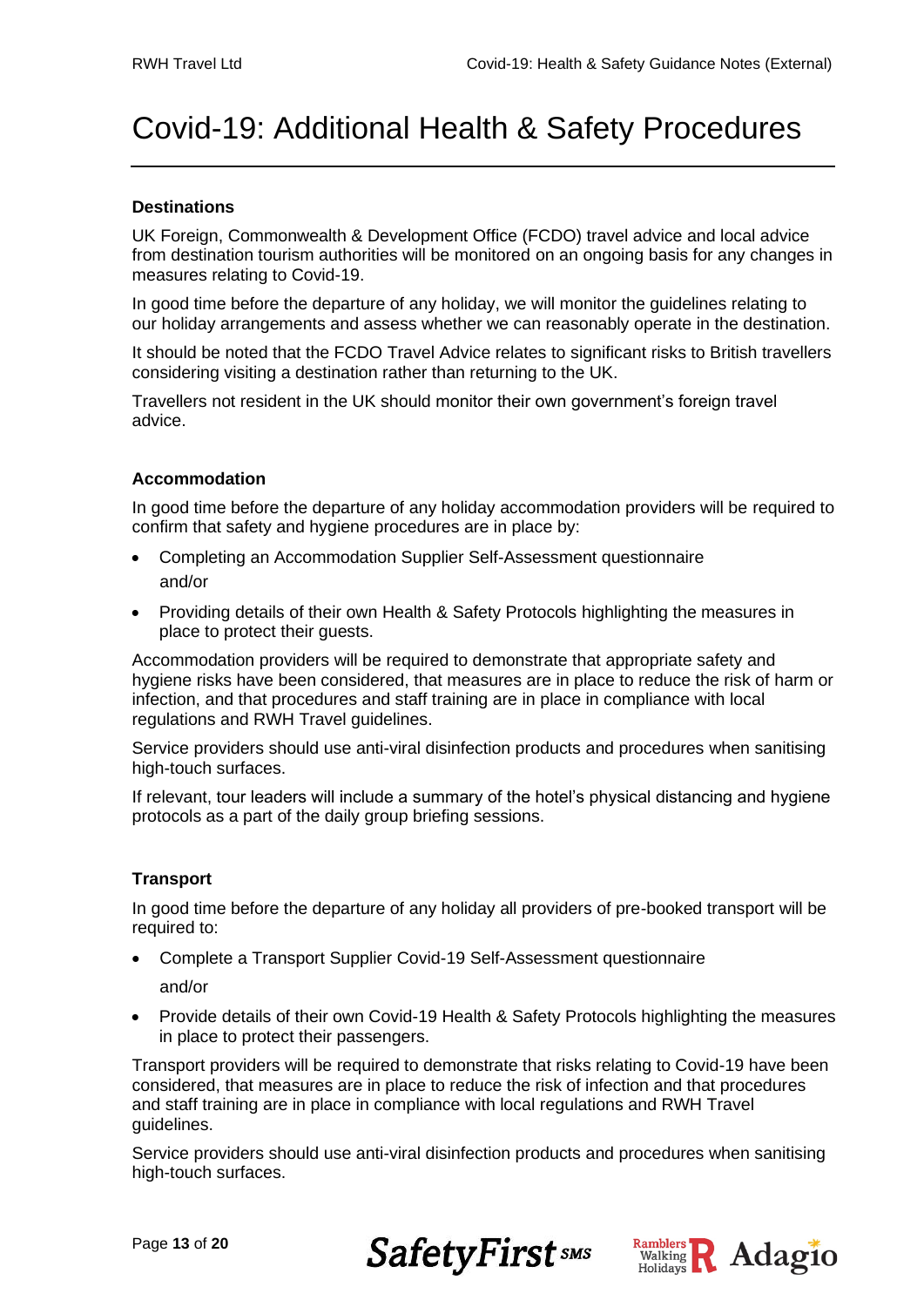Where possible:

- Itineraries should be amended to reduce the duration of any travel arrangements
- Vehicles should be well ventilated. Windows should be opened for the duration of the trip. If air conditioning is used it should be set to use external rather than internally recirculated air
- Larger vehicles or multiple vehicles should be used to facilitate physical distancing

During the course of the holiday tour leaders will monitor the cleanliness of the vehicles used throughout the itinerary and highlight any concerns to the transport provider and the company without undue delay.

During the course of the holiday, tour leaders will brief group participants on transport safety measures including:

- Physical distancing recommendations or requirements
- The use of hand sanitiser before boarding any vehicle
- The use of face coverings if physical distancing is not possible
- Recommendations to use the same seats for all parts of the journey
- The handling of baggage ideally by passengers or the driver if using gloves

Attention should be paid to pick-up and drop-off points to avoid embarking or disembarking vehicles in crowded areas where physical distancing may be difficult.

#### **Restaurants and other Food Services**.

Restaurant service providers should be able to demonstrate that measures to reduce risk of Covid-19 in the following areas:

- Staff training
- Enhanced hygiene and cleaning procedures
- Prevention of the spread of infection procedures

In general:

- Group participants should be encouraged to use sanitising gel to clean their hands and to practice high standards of hand hygiene on entering restaurants and other providers of food services.
- Group participants should be briefed on physical distancing or other public health recommendations or requirements in place
- Arrival times with food service providers should be agreed to assist in the management of physical distancing
- Food service provider staff should be able to answer questions regarding hygiene and physical distancing protocols in place
- Tour leaders should make reasonable judgement calls in proceeding with pre-booked or locally arranged food service arrangements if in doubt as to the hygiene or physical distancing arrangements in place

During the course of the holiday tour leaders will monitor the cleanliness of the restaurants and other food service providers used throughout the itinerary and highlight any concerns to the provider and the company without undue delay.



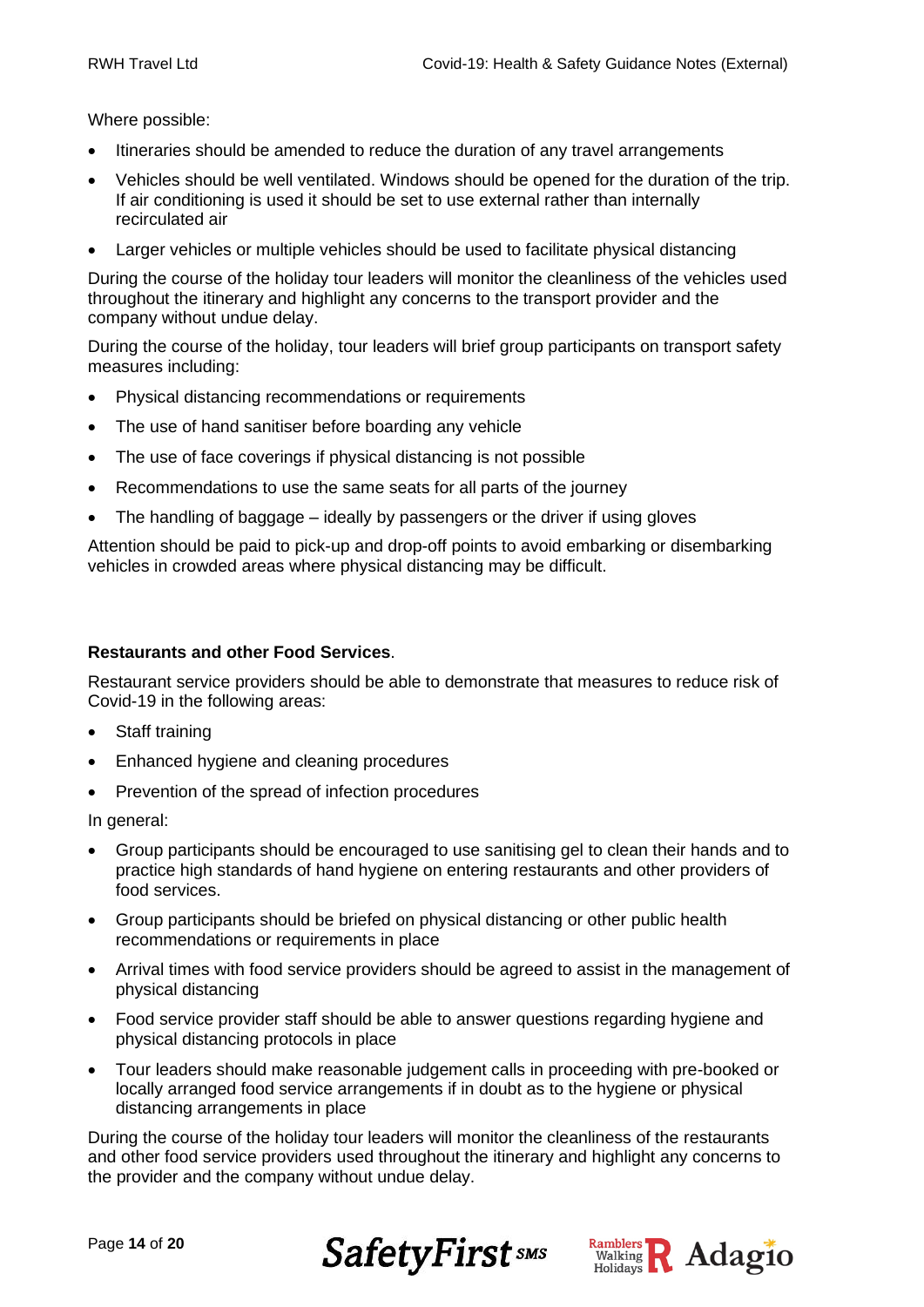### Covid-19: Health Screening and Tracking

The company will **not** require customers to provide evidence of a valid negative Covid-19 test result or Covid-19 vaccination status in order to take part in the holiday arrangements.

Many destinations require evidence of a traveller being fully vaccinated, and/or evidence of a recent negative PCR test as a condition of entry.

Some destinations or local holiday service providers may require tour leaders and group members to be screened for Covid-19 before or during travel in order to prevent infected individuals from travelling and limit the spread of the disease.

It is the responsibility of travellers to ensure that they have, and are able to present, any vaccination certificates and evidence of compliance with necessary public health requirements required for their holiday arrangements.

### **Pre-departure notification of health screening**

Customers will be informed at the time of booking or without undue delay if it is likely that:

- Temperature checks at airports and other transport hubs, hotels or any sites included in the itinerary will be necessary
- A negative test for Covid-19 or evidence of Covid-19 vaccination is required to be able board an aircraft or to pass through immigration
- Evidence of a valid negative test result or evidence of Covid-19 vaccination is required for visa purposes

### **Pre-travel notification of Covid-19 symptoms**

All travellers to non-UK destinations are required to notify the company if they, or anyone in their household, have experienced the symptoms of Covid-19 in the 14 days before departure.

### **Tour Leaders**

Tour leaders are required to inform the company without undue delay if they, or anyone in their household, experiences the symptoms of Covid-19 in the 14 days before the start of any holiday they are appointed to lead.

Tour leaders will be notified of the need to agree to temperature checks, provide a valid negative Covid-19 test result or demonstrate their Covid-19 vaccination status prior to appointment, or without undue delay if such a need becomes apparent after appointment.

### **On-tour screening**

During the course of the holiday:

- Tour leaders should discreetly monitor the apparent health and any Covid-19 symptoms displayed by group participants, local guides or other service providers engaging with group members
- Tour leaders should highlight the symptoms of Covid-19 to group participants and ask them to monitor their own health for symptoms of Covid-19



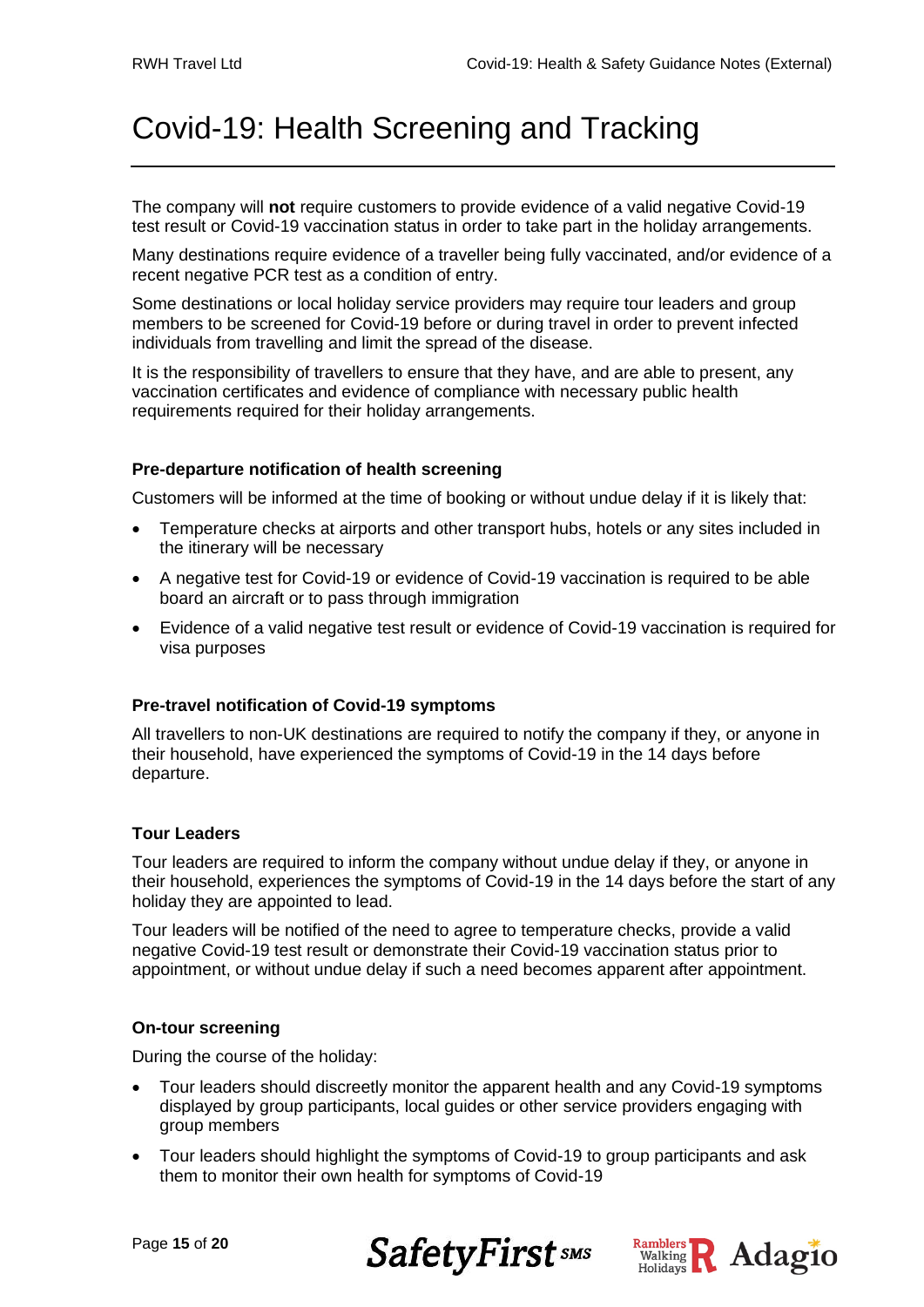• Tour leaders should carry a small supply of rapid lateral flow test kits. These kits are intended to detect antigens present in an individual who has Covid-19.

In destinations where self-isolation is required for those who show symptoms of Covid-19, should any group member showing symptoms be:

- Unwilling to isolate themselves in their room or agree to leave the holiday arrangement
- Either unwilling or unable to be tested for the disease

they may be excluded from further participation in the holiday arrangements.

### **Tracking and Tracing**

Should track and trace regulations be in place in a destination, the company will assist UK and destination government health authorities in tracking and tracing any customers, tour leaders, local guides or other individuals engaging with group members.



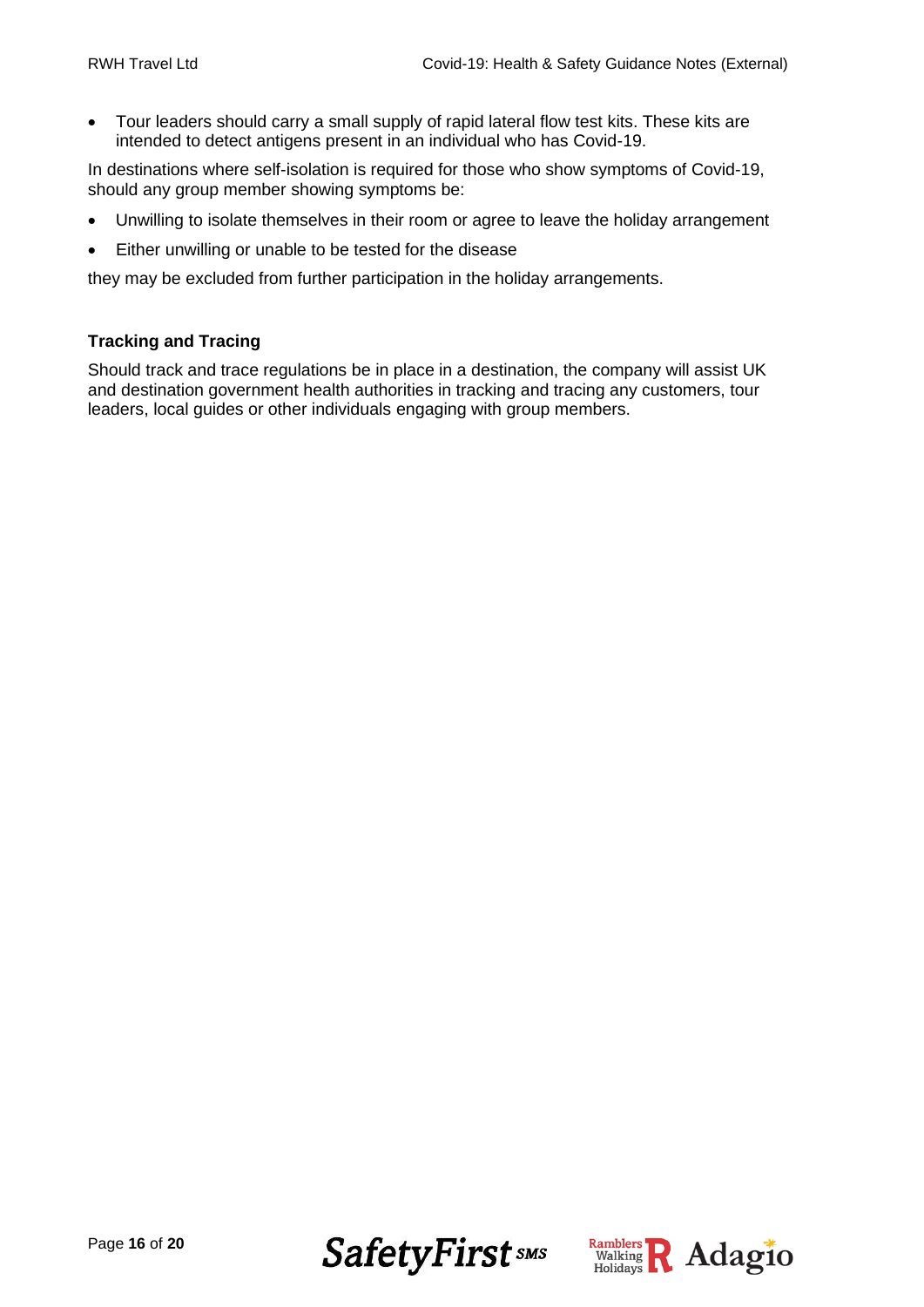### Covid-19: Holiday Itineraries & Local Programmes

Tour leaders should continue to use their training, company guidelines and experience to make ongoing dynamic risk assessments throughout the course of the holiday.

Tour leaders should also consider additional precautionary measures which may be necessary in light of ongoing Covid-19 concerns when managing or supervising the delivery of holiday arrangements.

### **Briefings and the provision of information**

The tour leader should ensure that group participants are fully aware of the forthcoming holiday arrangements.

- Briefings should be kept as short as possible and ideally to no more than 15 minutes
- Tour leaders should seek to follow any local physical distancing guidelines in place at the destination when delivering briefings. Similarly, when giving route descriptions or describing terrain or other points of interest on an activity the tour leader should be vigilant to prevent 'bunching' of group members
- Tour leaders should be alert to any customers' concerns and anxieties relating to Covid-19 whilst travelling.

### **Group sizes and physical distancing restrictions**

Destinations (and holiday service providers) may impose varying restrictions on group sizes at all stages of the holiday arrangement including:

- Transfers and transport in connection with holiday activities
- Accommodation
- Restaurants and other meal services
- Walking activities
- Sightseeing or cultural visits

Physical distancing restrictions, if in place, may need larger groups to be split into two or more smaller groups to travel, carry out walking or other activity programmes or dine.

Additional tour leaders or local guides may need to be appointed to supervise groups divided into smaller parties.

#### **First Aid**

Despite the need, in destinations where restrictions apply, to preserve physical distancing when travelling with a group, it may be necessary to assist a member of the group who becomes injured, ill, or distressed in a remote location where professional medical assistance is not readily available.

Assistance should be given from a safe distance when possible, to minimise the time spent with a reduced physical distance between the casualty and the tour leader and the need to share a breathing space.



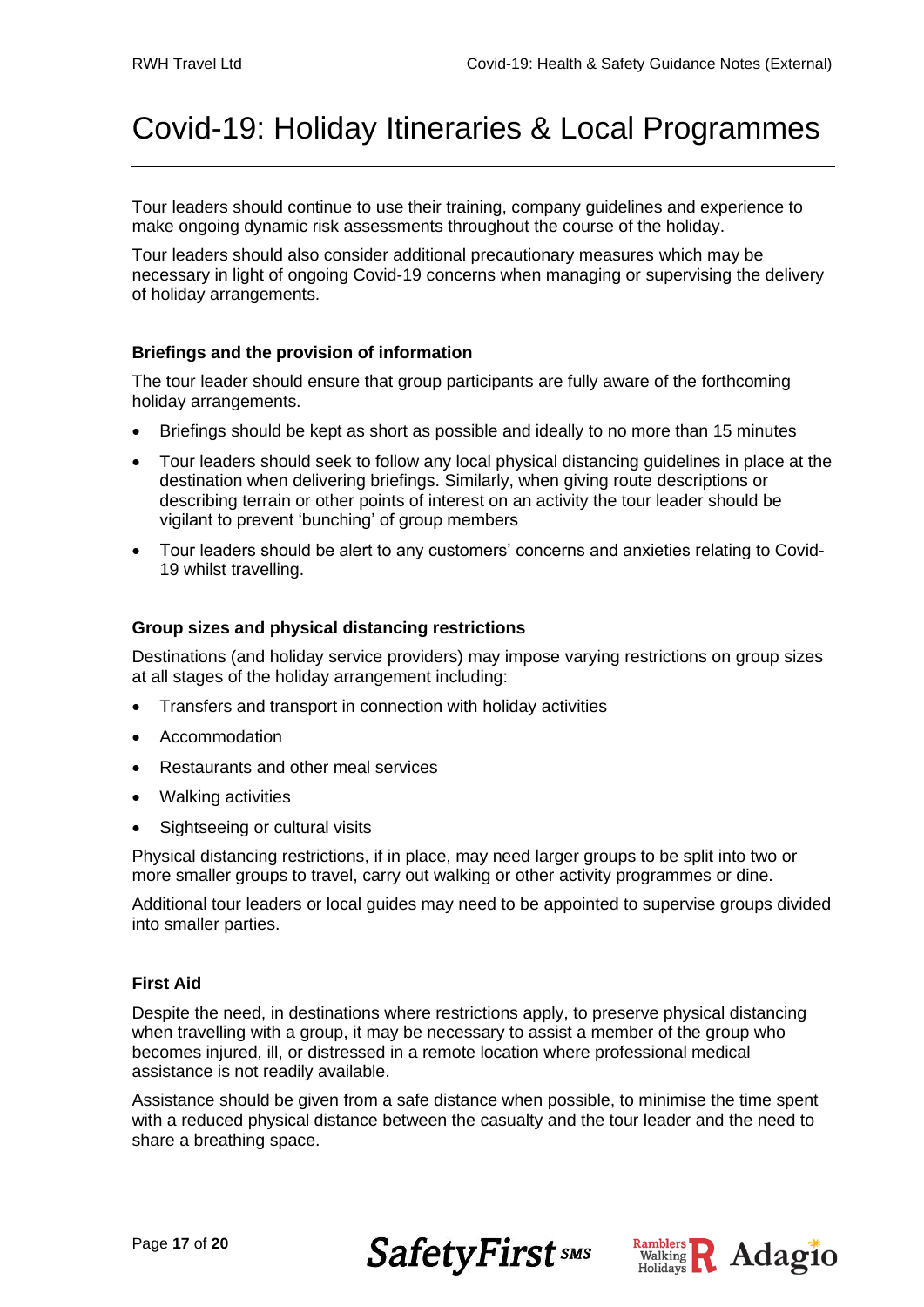Assisting the casualty should remain the tour leader's first concern with a view to:

- Preserve life
- Prevent the casualty's condition worsening
- Promoting recovery.

When calling for assistance, notify the call handler if the casualty is displaying any symptoms of Covid-19.

Before commencing CPR, to avoid the risk of Covid-19 transmission whilst permitting breathing to restart, a cloth covering should be placed over the casualty's mouth and nose.

If available, a fluid-repellent surgical mask, disposable gloves, eye protection and a plastic bag for disposable items should be used.

Hands should be washed with soap and water or sanitised with an alcohol-based gel.

Support from mountain rescue services may be limited.

### **Sightseeing and Cultural Activities**

During any activity involving sightseeing on foot or cultural activities, if reasonable physical distancing cannot be achieved in any historic or cultural site, museum or gallery, or crowded space the tour leader should make a judgement call as to whether:

- it is possible to make a reasonable adaptation to the activity to improve physical distancing, such as talking an alternative route
- the activity should be suspended for the safety and wellbeing of the group

When visiting sites:

- Where possible the site should be contacted in advance to check arrangements
- Time slots, if in place, should be pre-booked where possible
- Timings may need to be adjusted to avoid busy periods
- Physical distancing, so far as is possible, should be adhered to when queuing
- In areas where individuals are moving along a route, individuals should not linger at points of interest and should safely give way to those wishing to pass.
- Contactless payment should be used where possible
- One way systems should be respected
- The availability of toilet facilities should be considered



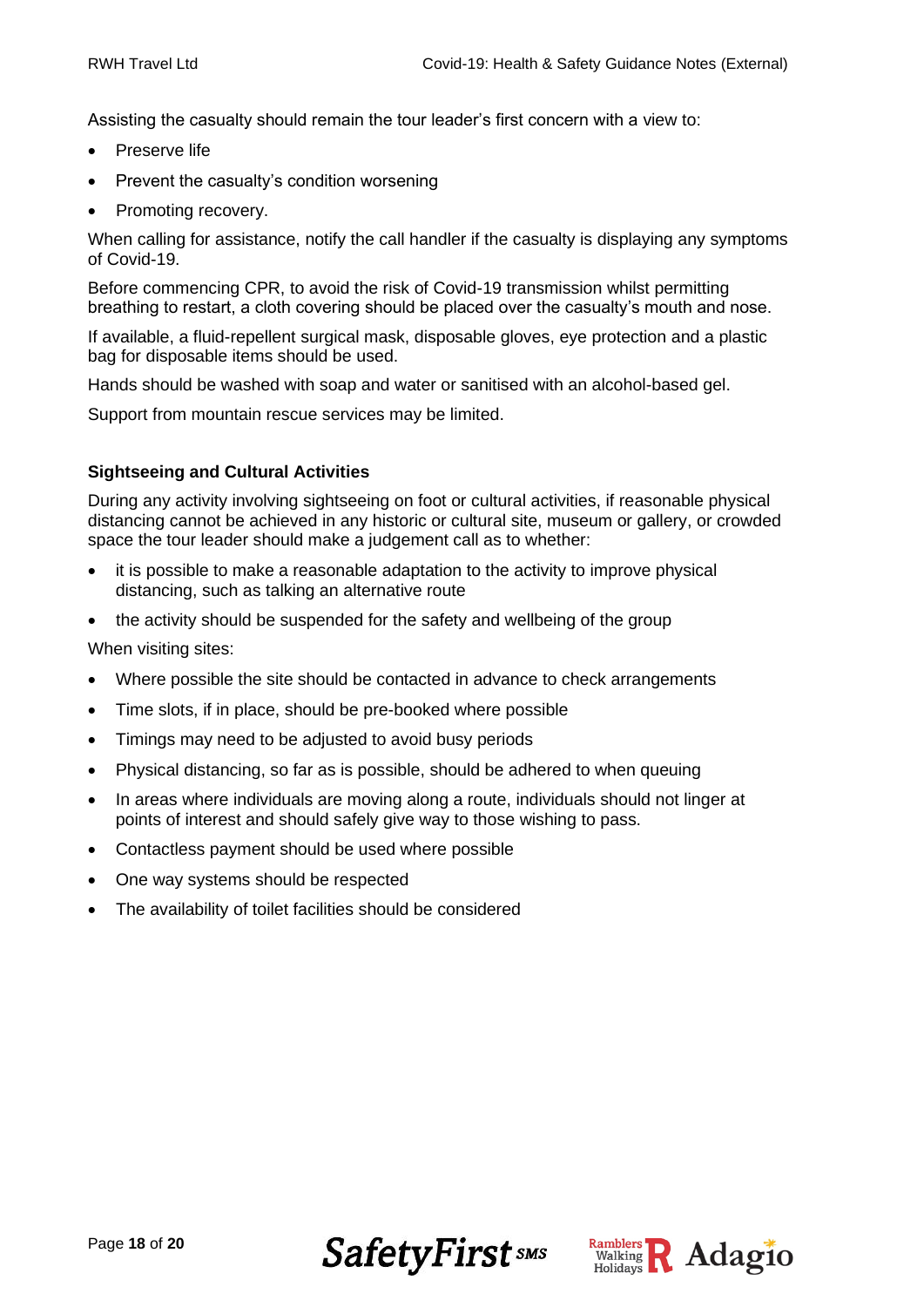### **Walking Activities**

In destinations where physical distancing regulations apply, attention and vigilance to physical distancing should be maintained so far as is reasonably possible:

- Gathering to leave for the day's activity or embarking/disembarking from transport
- When giving information or describing the route clustering around a map should be avoided.
- When walking speeds slow down due to changes in terrain
- At pinch points such as stiles or stream crossings
- When conversing on the trail particularly where participants have hearing impairments
- Unexpected stops to enjoy the view or when taking photographs
- At any enroute breaks, lunch stops or toileting opportunities

Consideration to hand hygiene should be given:

- At refreshment or lunch breaks
- When touching stiles, gate posts and rocks or trees to assist with balance

Face coverings should be considered at any points where physical distancing becomes difficult.

### **Excursions and Activities provided by Local Operators**

We will liaise with providers of pre-booked excursions and holiday activities to check that they have measures in place to protect those participating in the arrangements. Attention will be paid to:

- Group sizes
- Timed entry slots, timed starts to activities or the need to visit or participate in smaller groups
- The potential for crowds enroute or in the vicinity of the site
- The proximity to other groups or individuals visiting the site or taking part in the activity
- Lunch breaks or access to toilets

### **Optional Activities**

Optional activities booked independently by customers in resort are not included in the advertised holiday arrangement and are undertaken wholly at the customer's own risk.

Where Covid-19 regulations are in place, tour leaders should advise customers wishing to book activities and excursions through local operators to assure themselves that:

- The activity provider is operating in accordance with local Covid-19 regulations in place at the time.
- Any facilities, transport and equipment has been sanitised as appropriate before the activity or excursion commences
- Appropriate physical distancing from activity supervisors and activity participants will be in place throughout
- A Covid-19 safety briefing will be provided before the start of the activity
- Any protective equipment is provided and is sanitised before use
- Effective hand hygiene is practiced during and after the activity